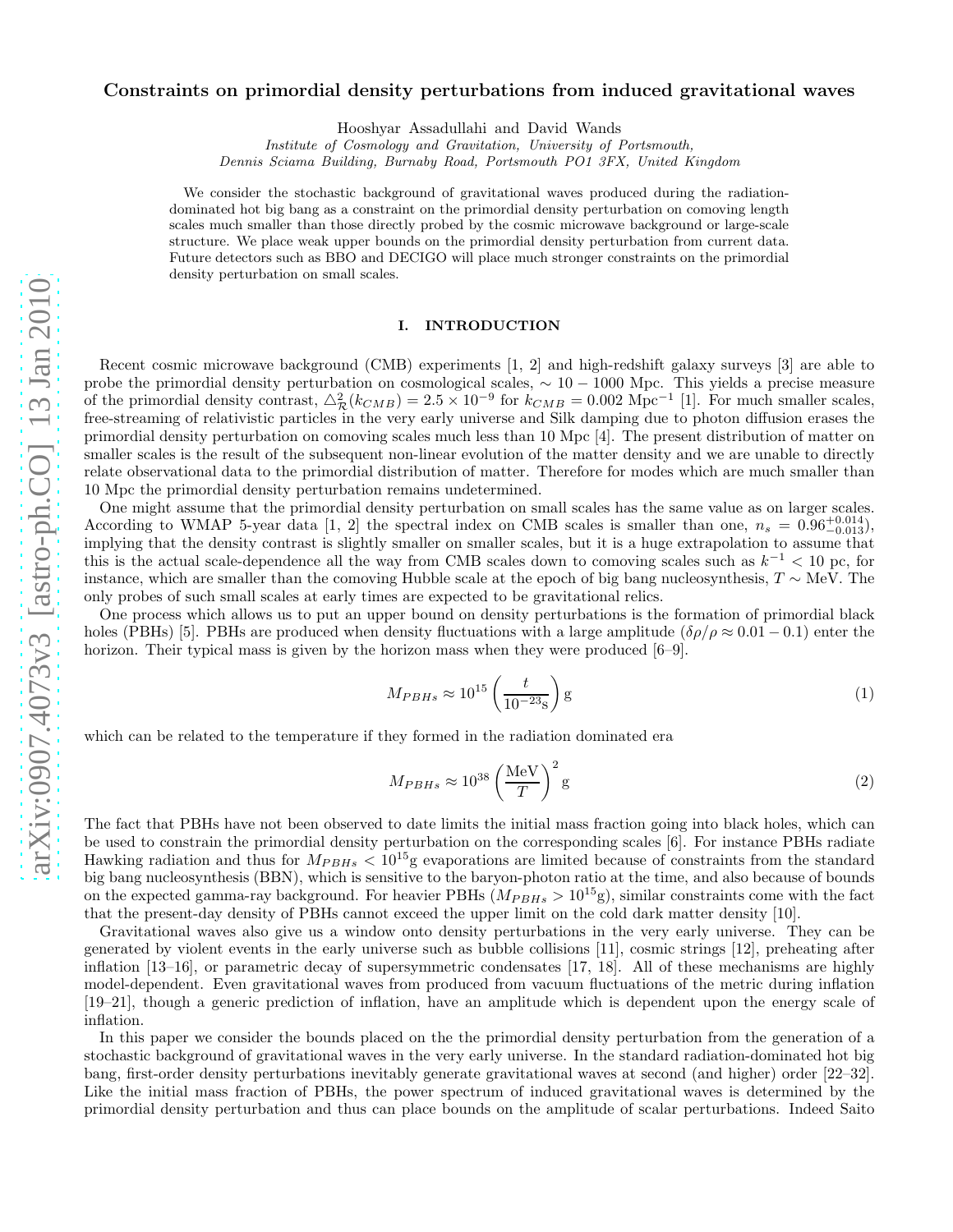and Yokoyama [34] have recently pointed out that current gravitational wave bounds are sufficient to rule out PBHs as possible candidates for intermediate mass black holes.

If we could determine the amplitude and frequency of these induced gravitational waves then we would be able to determine the primordial density perturbation when the corresponding scales crossed the Hubble scale during the early hot big bang. Throughout this paper we will use the following formula to relate the frequency of gravitational waves at the present time to the temperature at Hubble-crossing in the early radiation-dominated era [33]:

$$
\nu = \frac{c}{\lambda_0} \approx 1.2 \times 10^{-8} g_*^{1/6} \left(\frac{T}{\text{GeV}}\right) \text{Hz},\qquad(3)
$$

where g<sup>∗</sup> is the effective number of degrees of freedom. We are able to place upper bounds on the primordial density perturbation from BBN and cosmic microwave background (CMB) constraints and as well as current LIGO, VIRGO and pulsar timing data. If we do not detect gravitational waves with future pulsar timing [35, 36] and future detectors like Advanced LIGO [37], Advanced VIRGO [38], LISA [40], BBO [42] and DECIGO [43], the upper bounds on the primordial density perturbation will become significantly tighter.

We emphasize that our bounds come from adopting the standard, minimal cosmological model of adiabatic density perturbations, in their growing mode, in a radiation-dominated early universe from ultra-high energies ( $\sim 10^{16}$  GeV) until matter-domination when  $T < eV$ . The quantitative constraints will be altered if one adopts non-standard cosmological evolution [44, 45] such as an early matter-era (e.g., temporary domination of the energy density by massive, non-relativistic particles) or a stiff-fluid-dominated era (e.g., domination by the kinetic energy of a coherent, fast-rolling scalar field). On general grounds one expects an early era dominated by fluid "softer" than radiation,  $P/\rho < 1/3$ , to dilute the fractional density of gravitational waves whose wavelength is smaller than the comoving Hubble scale (and thus behave like radiation), while the fractional density of sub-horizon gravitational waves grows relative to matter which is stiffer than radiation [47]. On the other hand the evolution of density perturbations which give rise to gravitational waves is also altered, see for example Ref. [33]. Non-adiabatic modes in a multicomponent system can lead to large-scale adiabatic density perturbations by the time of last-scattering but arise from initial isocurvature perturbations, so are not necessarily constrained by our analysis. One such example is the curvaton scenario, where the gravitational waves may be enhanced with respect to the adiabatic case if the curvaton is subdominant when it decays [48]. Such models need to be considered on a case by case basis.

This paper is organized as follows: in section 2 we introduce the basic equations used to determine the induced gravitational wave background and define the effective energy density of second-order gravitational waves. In section 3 we quantify the constraints placed on the primordial density perturbation by a variety of experiments. We present our conclusions in section 4.

# II. SECOND-ORDER GRAVITATIONAL WAVES

In this section we will briefly review the generation of induced gravitational waves. Details of the calculations have been described previously [30, 31].

The perturbed metric in the longitudinal gauge is

$$
ds^{2} = a^{2}(\eta)[-(1+2\Phi)d\eta^{2} + [(1-2\Psi)\delta_{ij} + 2F_{(i,j)} + h_{ij}]dx^{i}dx^{j}]
$$
\n(4)

where  $\Phi$  and  $\Psi$  are scalar metric perturbation,  $F_i$  is a transverse vector perturbation and  $h_{ij}$  is a transverse and trace-free tensor perturbation. The scalar metric perturbations,  $\Phi$  and  $\Psi$ , are supported by density perturbations, and in the absence of anisotropic stress we require  $\Phi = \Psi$  [49]. We will find it convenient to use the Fourier transform

$$
\Phi(\mathbf{x}) = \frac{1}{(2\pi)^{\frac{3}{2}}} \int d^3 \mathbf{k} \, \Phi_\mathbf{k} \, e^{i\mathbf{k} \cdot \mathbf{x}},\tag{5}
$$

where, for an isotropic distribution, the power spectrum is given by

$$
\langle \Phi_{\mathbf{k}} \Phi_{\mathbf{k'}} \rangle = \frac{2\pi^2}{k^3} \delta^3(\mathbf{k} + \mathbf{k'}) \mathcal{P}(k)
$$
 (6)

On large scales (much larger than the Hubble scale) the power spectrum of the primordial scalar perturbation is commonly approximated by a power law

$$
\mathcal{P}(k) = \frac{4}{9} \triangle^2_{\mathcal{R}} \left(\frac{k}{k_*}\right)^{n_s - 1} \tag{7}
$$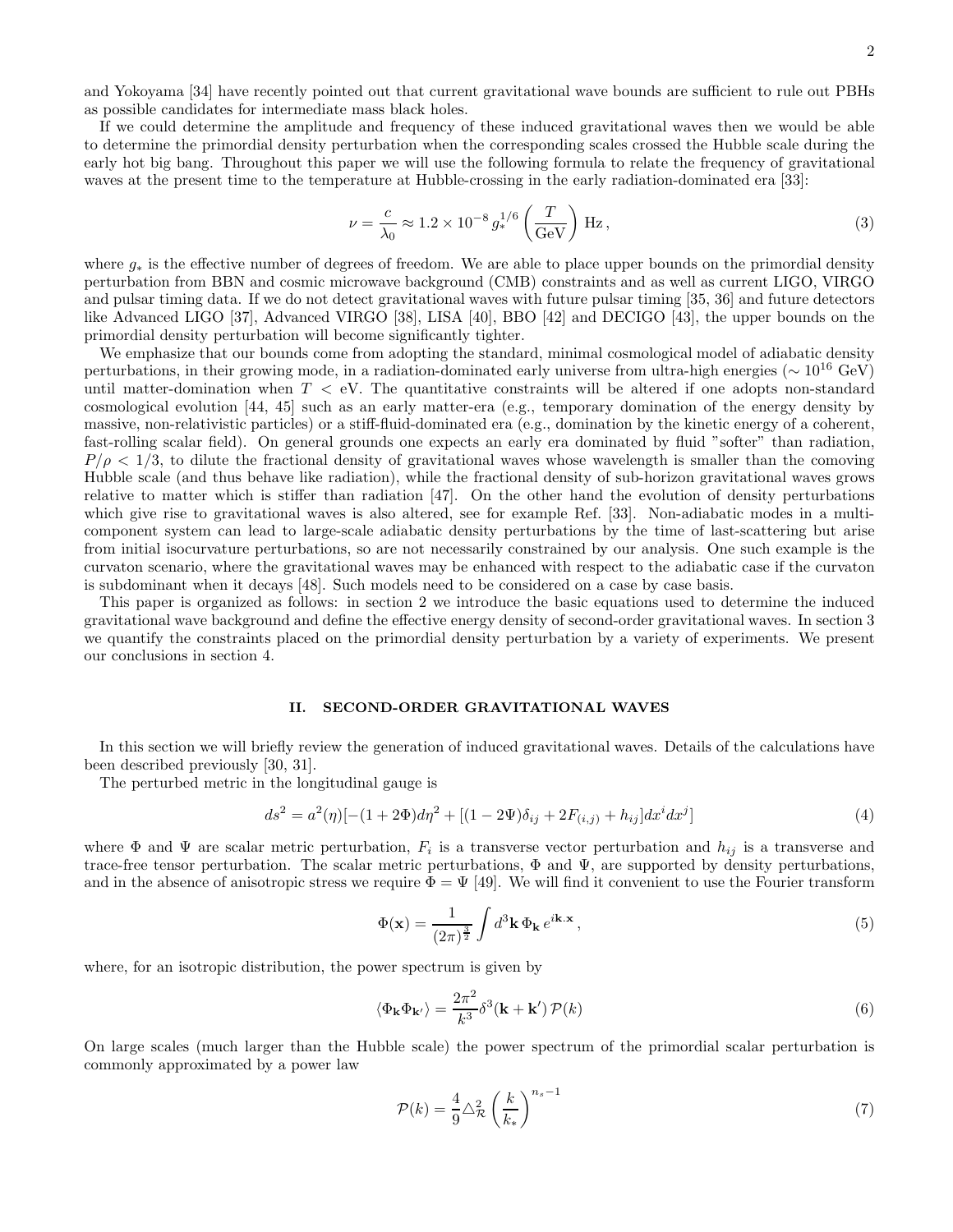where the numerical factor 4/9 comes from the relation between scalar metric perturbation in the longitudinal and comoving gauges on large scales in a radiation-dominated era [49].

In the second-order perturbed Einstein field equations we see the effect of first-order perturbations as a source term  $(S_{ij})$  for second-order tensor perturbations. After putting all first-order perturbation terms to the right-hand side of the Einstein field equation, we have

$$
h_{ij}'' + 2\mathcal{H}h_{ij}' + k^2h_{ij} = S_{ij}^{TT},
$$
\n(8)

where  $S_{ij}^{TT}$  indicates the transverse-tracefree part of the source term. If we neglect first order tensor and vector perturbations in comparison with first order density perturbations, the right hand side of this equation is the transverse and trace-free part quadratic in first-order scalar perturbations. This behaves like a source term for induced gravitational waves [30, 31]

$$
S_{ij} = 2\Phi \partial_i \partial_j \Phi - 2\Psi \partial_i \partial_j \Phi + 4\Psi \partial_i \partial_j \Psi + \partial_i \Phi \partial_j \Phi - \partial^i \Phi \partial_j \Psi - \partial^i \Psi \partial_j \Phi + 3\partial^i \Psi \partial_j \Psi
$$
  

$$
-\frac{4}{3(1+w)\mathcal{H}^2} \partial_i (\Psi' + \mathcal{H}\Phi) \partial_j (\Psi' + \mathcal{H}\Phi)
$$
  

$$
-\frac{2c_s^2}{3w\mathcal{H}} [3\mathcal{H}(\mathcal{H}\Phi - \Psi') + \nabla^2 \Psi] \partial_i \partial_j (\Phi - \Psi)
$$
 (9)

where  $w = P/\rho$  is the equation of state and  $c_s^2 = P'/\rho'$  is the adiabatic sound speed.

These equations are written in the real space but in order to derive the power spectrum of gravitational waves we need to transform to Fourier space [30]

$$
h_{ij}(x,\eta) = \int \frac{d^3 \mathbf{k}}{(2\pi)^{\frac{3}{2}}} e^{i\mathbf{k} \cdot \mathbf{x}} [h_{\mathbf{k}}(\eta) e_{ij}(\mathbf{k}) + \bar{h}_{\mathbf{k}} \bar{e}_{ij}(\mathbf{k})], \qquad (10)
$$

where  $e^{ij}(\mathbf{k})$  and  $\bar{e}_{ij}(\mathbf{k})$  are the polarization tensors. The two polarization tensors  $e_{ij}(k)$  and  $\bar{e}_{ij}(k)$  can be given in terms of the orthonormal basis

$$
e_{ij}(\mathbf{k}) = \frac{1}{\sqrt{2}} [e_i(\mathbf{k})e_j(\mathbf{k}) - \bar{e}_i(\mathbf{k})\bar{e}_j(\mathbf{k})]
$$
  

$$
\bar{e}_{ij}(\mathbf{k}) = \frac{1}{\sqrt{2}} [e_i(\mathbf{k})\bar{e}_j(\mathbf{k}) + \bar{e}_i(\mathbf{k})e_j(\mathbf{k})],
$$
 (11)

where **e** and  $\bar{e}$  are unit vectors orthogonal to one another and **k**:

$$
e_i k^i = \bar{e}_i k^i = e_i \bar{e}^i = 0 \tag{12}
$$

The gravitational waves have a power spectrum in Fourier space

$$
\langle h_{\mathbf{k}}(\eta)h_{\mathbf{k'}}(\eta)\rangle = \frac{1}{2}\frac{2\pi^2}{k^3}\delta^3(\mathbf{k} + \mathbf{k'})\mathcal{P}_h(k, \eta) ,
$$
\n(13)

The effective density of a stochastic background of gravitational waves, on scales much smaller than the Hubble scale, is given by [21]

$$
\rho_{GW} = \frac{1}{32\pi G} \langle \dot{h}_{ij} \dot{h}^{ij} \rangle = \frac{k^2}{32\pi G a^2} \int d(\ln k) \mathcal{P}_h(k, \eta). \tag{14}
$$

The fraction of the critical energy density in gravitational waves per logarithmic range of wavenumber k in the radiation era is thus

$$
\Omega_{GW}(k,\eta) = \frac{1}{12} \left(\frac{k}{\mathcal{H}}\right)^2 \mathcal{P}_h(k,\eta). \tag{15}
$$

After the radiation-dominated era, the density of gravitational waves on sub-Hubble scales then redshifts exactly as any non-interacting relativistic particle species and in the present day we have

$$
\Omega_{GW,0}(k) = \frac{\Omega_{\gamma,0}}{12} \left(\frac{k}{\mathcal{H}}\right)^2 \mathcal{P}_h(k,\eta),\tag{16}
$$

where we neglect additional numerical factors due to the detailed thermal history, such as the heating of photons by the annihilation of other relativistic particle species [45, 50]. The present density of photons is  $\Omega_{\gamma,0} \simeq 4.8 \times 10^{-5}$ where here, and throughout this paper, we take  $H_0 \simeq 72 \text{ km s}^{-1}\text{Mpc}^{-1}$  for the present value of the Hubble rate.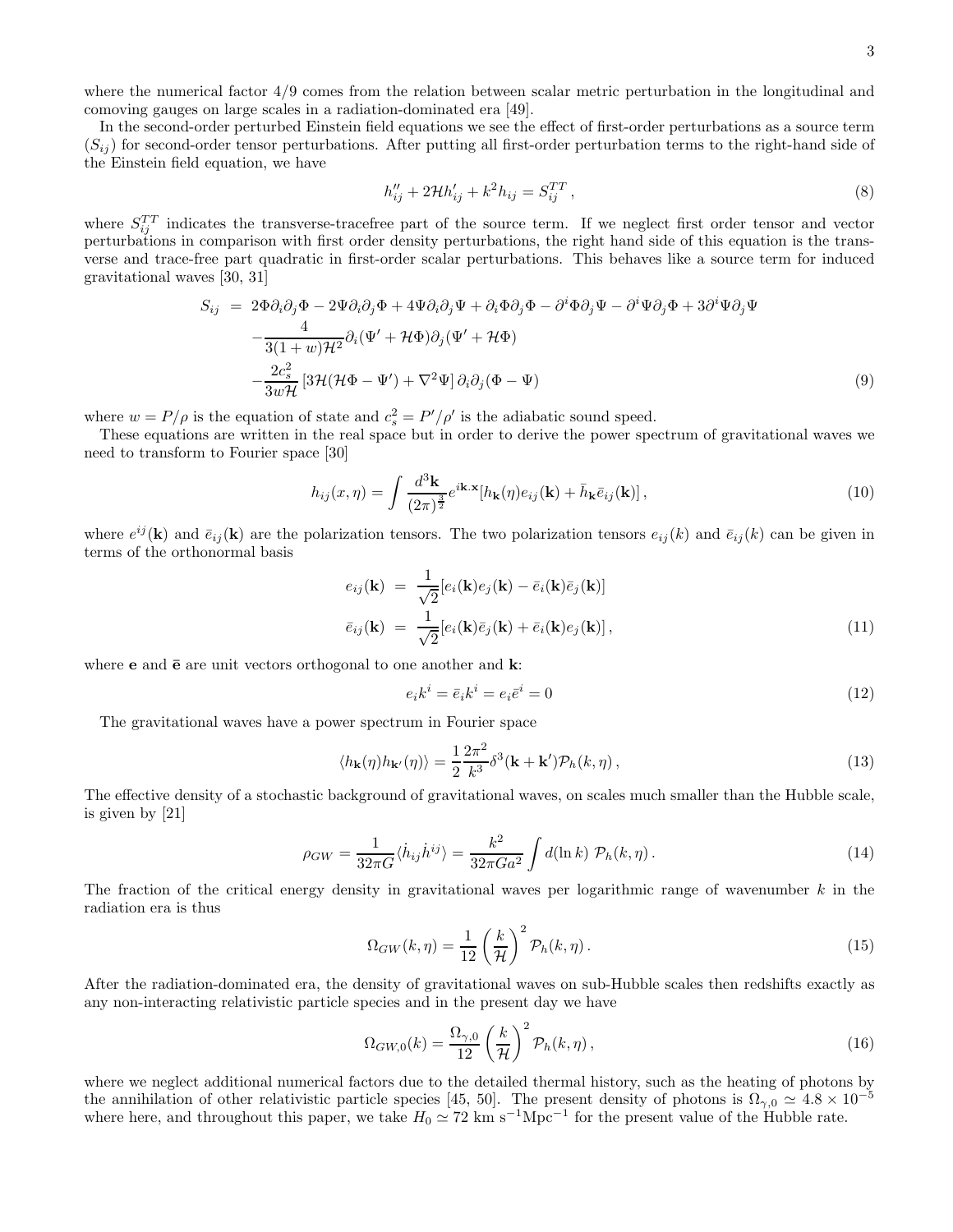# III. CONSTRAINTS ON PRIMORDIAL DENSITY PERTURBATIONS

In the standard cosmological scenario, second-order gravitational waves are generated during the radiationdominated era after inflation. Non-linear interactions can in principle lead to density perturbations integrated over a range of scales contributing to the gravitational wave amplitude on a given wavenumber, k, but in practice the second-order gravitational waves are primarily produced when first-order density perturbations on the similar on same scale,  $\sim k$ , come inside the Hubble scale during the radiation era [30].

Assuming a power-law spectrum for the primordial density perturbation, Eq. (7), the energy density of second-order gravitational waves, relative to the critical density at the present time, which were produced during the radiationdominated era ( $\nu > 10^{-15}$  Hz), can be written as

$$
\Omega_{gw,0}(k) = F_{\text{rad}} \Omega_{\gamma,0} \Delta_{\mathcal{R}}^4(k). \tag{17}
$$

where, for modes which are well inside the horizon at the end of the radiation-dominated era  $(k\eta_{eq} \gg 1)$ , we have [30]

$$
F_{\rm rad} = \frac{8}{3} \left( \frac{216^2}{\pi^3} \right) 8.3 \times 10^{-3} f_{ns} \tag{18}
$$

and  $f_{ns}$  is weakly-dependent on the spectral tilt.  $f_{ns} \approx 1$  if the density perturbation is scale-invariant [30], but becomes slightly smaller than one for a red spectrum (e.g,  $f_{ns} \approx 0.97$  for  $n_s = 0.9$ ) and bigger than one for a blue spectrum (e.g,  $f_{ns} \approx 1.05$  for  $n_s = 1.1$ ).

It is also possible to consider the spectrum of gravitational waves generated by density perturbations with a sharply peaked power spectrum [30, 34]. Considering a delta-function power spectrum,  $P(k) = (4/9)\Delta_{\mathcal{R}}^2(k_p)\delta(\ln(k/k_p))$ , the resulting gravitational wave spectrum is described by a sharply rising spectrum for  $k < k_p$  [34]

$$
\Omega_{gw,0}(k) = 29 \,\Omega_{\gamma,0} \,\triangle_{\mathcal{R}}^4(k_p) \left(\frac{k}{k_p}\right)^2 \,,\tag{19}
$$

with an abrupt cut-off for  $k > 2k_p$ .

In the following numerical estimates we take  $F_{\text{rad}} \approx 30$  in Eq. (17) corresponding to an approximately scaleinvariant spectrum of scalar perturbations,  $n_s \approx 1$ . This is expected to be a conservative lower bound on  $F_{\text{rad}}$  for the blue spectra with  $n_s > 1$  required to produce a detectable background of gravitational waves on scales much smaller than the CMB scale. In the rest of this section we show, how Eq. (17) enables us to use constraints on the stochastic background of gravitational waves generated during the radiation era,  $\Omega_{gw,0}(k)$ , to place upper bounds on the primordial density perturbation on the corresponding scales,  $\Delta_{\mathcal{R}}^2(k)$ . In addition Eq. (19) indicates how observational constraints on  $\Omega_{gw,0}(k)$  at a given wavenumber k also places a weaker bound on the primordial density perturbation,  $\Delta_{\mathcal{R}}^2(k_p) \propto (k_p/k)$ , at higher wavenumbers,  $k_p > k$ . Our results are presented graphically in Figure.

### A. Cosmological density constraints

### 1. Constraint from BBN

If the energy density carried by gravitational waves at the time of primordial big bang nucleosynthesis (BBN) were large, the abundances of the light nuclei produced would be altered with respect to the predictions of standard BBN. Hence, BBN can be used to constrain the total energy carried by gravitational waves at the time of nucleosynthesis  $(T \simeq 1 \text{ MeV})$  [51].

Primordial abundances of the light elements, usually quoted as a bound on the effective number of relativistic species at the time of BBN, gives the 95% c.l. upper bound on a primordial gravitational wave background [37]

$$
\Omega_{gw,0} < 1.5 \times 10^{-5} \tag{20}
$$

Substituting this bound into Eq. (17) gives

$$
\triangle^2_{\mathcal{R}} < 0.1 \left(\frac{F_{rad}}{30}\right)^{-\frac{1}{2}}.\tag{21}
$$

This denotes the upper bound on the primordial density perturbation on the Hubble scale at the time when the gravitational waves are generated.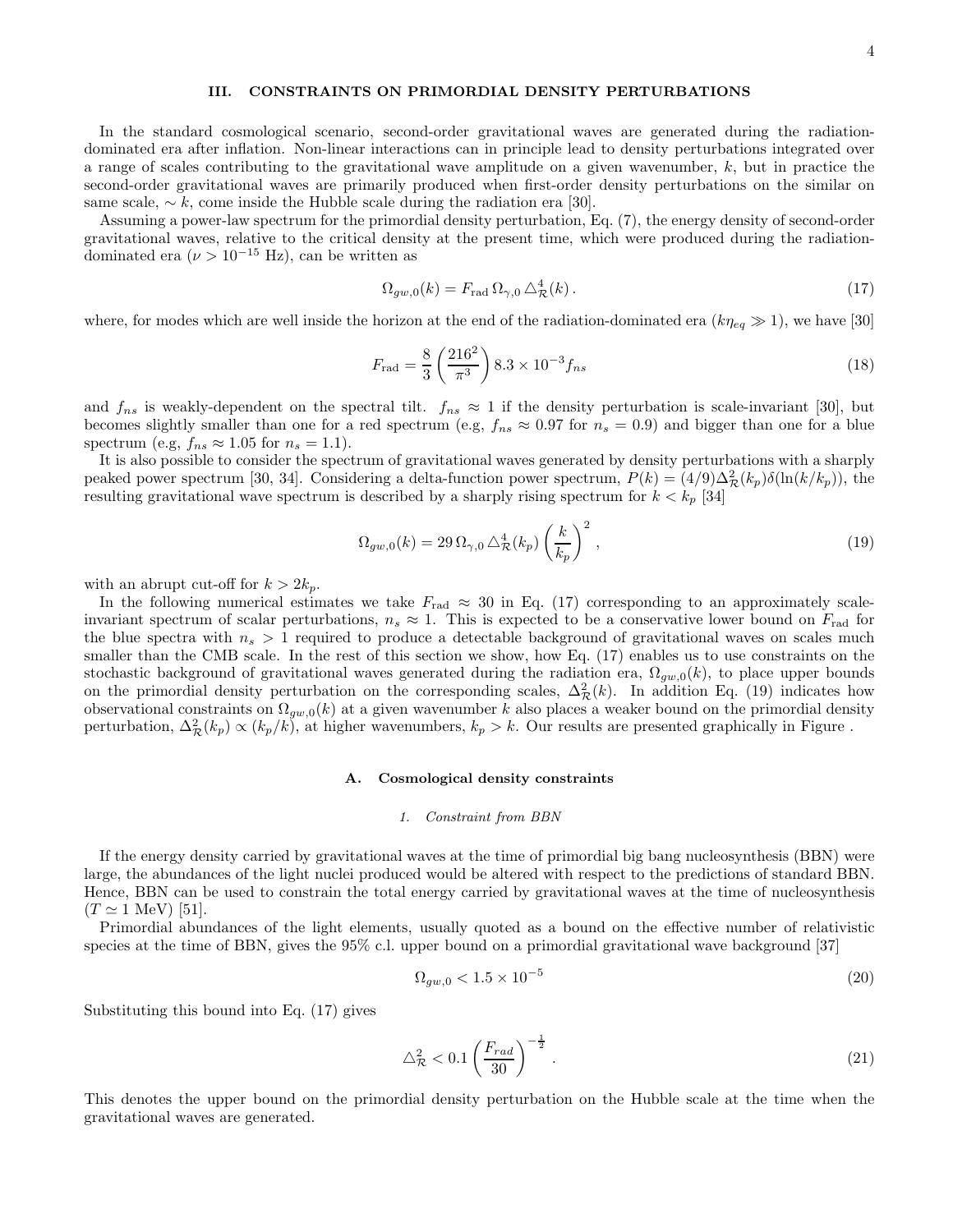

FIG. 1: Constraints on the primordial density perturbation,  $\Delta_{\mathcal{R}}^2$ , obtained from gravitational waves produced during the radiation era, using Eq. (17). Black lines denote current constraints from gravitational waves detectors and BBN. Green lines denote constraints expected from future gravitational waves detectors. Diagonal lines show the bounds on  $\Delta_{\mathcal{R}}^2$  obtained using Eq. (19) for wavenumbers  $k_p > k$ . WMAP gives a direct measurement (shown in red) of the primordial density perturbation on very low frequencies.

Although Eq. (21) is only a weak limit on the primordial density perturbation, it is applies across a wide range of length scales. It applies on scales which are smaller than the Hubble scale at the epoch of BBN, which from Eq. (3) corresponds to frequencies  $\nu > 10^{-10}$  Hz today, and scales which are larger than the Hubble scale at the start of the radiation-dominated era. This is model-dependent, but in an inflationary cosmology this would be the Hubble scale at the end of reheating after inflation, which could be as large as  $\nu \sim 10^8$  Hz for  $T \sim 10^{16}$  GeV. If inflation occurs at lower energy scales the reheating temperature could be much lower.

The relationship between the primordial density perturbation on the CMB scale,  $\triangle^2_{\mathcal{R}}(k_{CMB})$ , and on an arbitrary scale,  $\triangle^2_{\mathcal{R}}(k)$ , can be written as

$$
\triangle_{\mathcal{R}}^2(k) = \triangle_{\mathcal{R}}^2(k_{CMB}) \times \left(\frac{k}{k_{CMB}}\right)^{\overline{n}_s - 1} \tag{22}
$$

where  $\overline{n}_s$  describes the effective tilt between the scale k and CMB scales, where  $\Delta_{\mathcal{R}}^2$  is directly observed for  $\Delta_{\mathcal{R}}^2(k_{CMB}) = 2.5 \times 10^{-9}$  for  $k_{CMB} = 0.002$  Mpc<sup>-1</sup> [1]. In terms of frequency we have

$$
\overline{n}_s = 1 + \frac{\log\left(\frac{\Delta_{\mathcal{R}}^2}{\left(\Delta_{\mathcal{R}}^2 \left(k_{CMB}\right)\right)}\right)}{\log\left(\frac{\nu}{\nu_{CMB}}\right)},\tag{23}
$$

where  $\nu_{CMB} \approx 10^{-18}$  Hz. Therefore (21) can be interpreted as a constraint on the value of the effective spectral index,  $\overline{n}_s$ , across a wide range of scales.

According to WMAP5 data [1], the spectrum of primordial density perturbations is red  $(n<sub>s</sub>$  less than unity) on CMB scales but, except for the constraints from primordial black holes (PBHs), we have no restrictions on the value of  $\overline{n}_s$  on scales much smaller than 1 Mpc. We obtain the tightest constraint on  $\overline{n}_s$  from a bound such as Eq. (21) applied to the smallest possible wavelength. For  $\nu \approx 10^8$  Hz from (21) and (23) we find

$$
\overline{n}_s < 1.29 - \frac{1}{52} \log_{10} \left( \frac{F_{rad}}{30} \right) \,. \tag{24}
$$

Equation (24) corresponds to the maximum possible reheat temperature after inflation. However if we consider a smaller reheat temperature, for instance  $T \simeq 10^8$  GeV corresponding to  $\nu \simeq 1$  Hz, we get  $\overline{n}_s < 1.44 - \frac{1}{36} \log_{10} \left( \frac{F_{rad}}{30} \right)$ .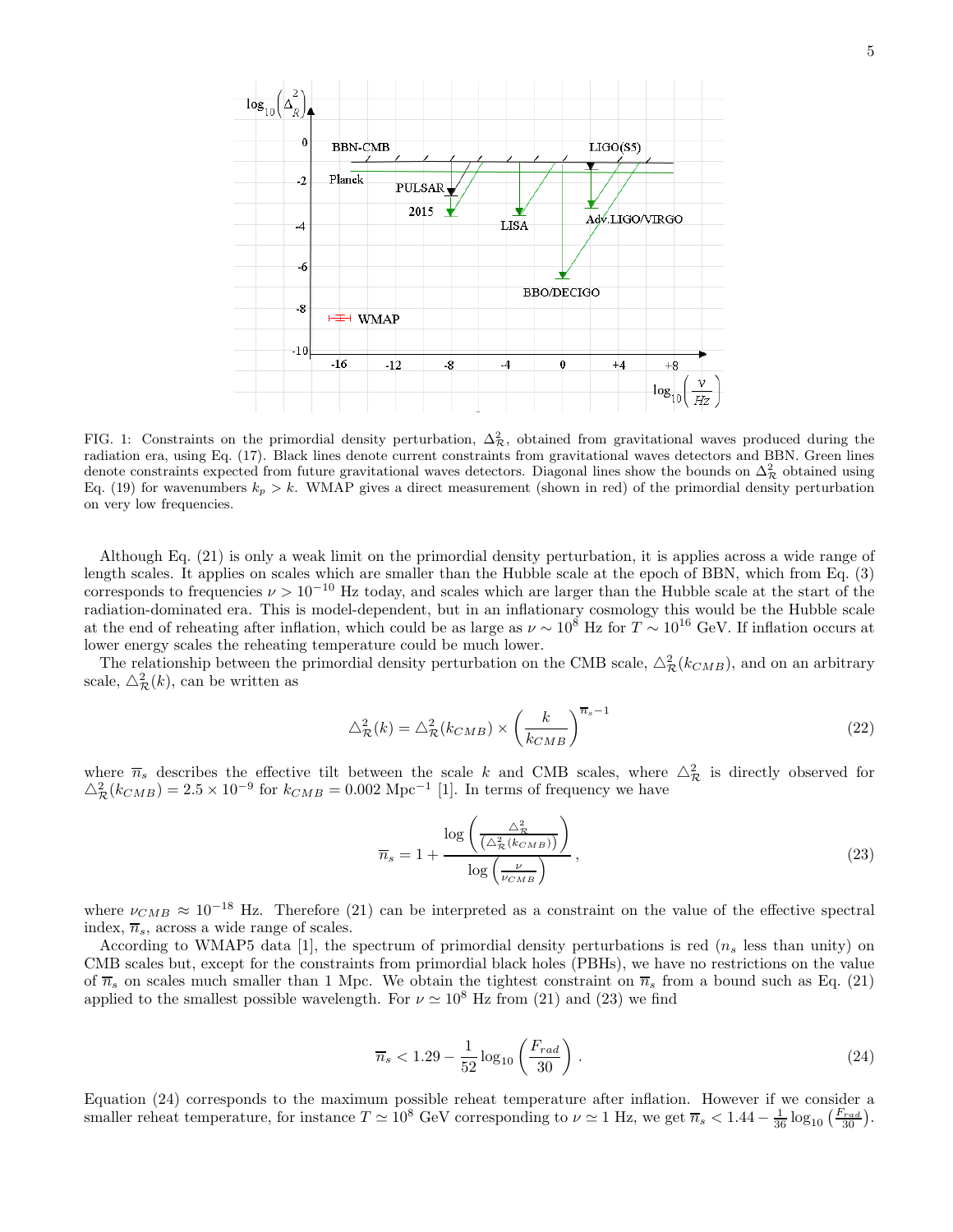### 2. Constraint from CMB

A very similar bound on the effective energy density of primordial gravitational waves can be obtained around the time of last scattering of the cosmic microwave background. Again a limit on the number of massless neutrino species [52] can be translated into a bound on the gravitational wave background [53]. Unlike the BBN constraint, however, the CMB constraint depends upon the nature of inhomogeneous perturbations about the average density. For a gravitational wave background produced from a Gaussian random field of primordial density perturbations on small scales, we expect the effective energy density on long wavelengths (on scales of order 100 Mpc) to be independent of the density perturbations on this scale. Thus long wavelength perturbations of the gravitational wave background are non-adiabatic and Smith et al [53] give a 95% c.l. bound

$$
\Omega_{gw,0} < 1.3 \times 10^{-5} \,,\tag{25}
$$

for a "homogeneous" gravitational wave background. This is marginally stronger than the BBN constraint (20). It gives effectively the same constraint on the primordial density perturbation (21), and the effective spectral index (24), but extends to longer wavelengths  $\sim 10^{-15}$  Hz, corresponding to scales inside the Hubble scale at the time of last-scattering.

Future data from CMB experiments such as Planck and the proposed CMBPol mission are expected to improve the CMB bound. For Planck the expected bound corresponds to  $\Omega_{gw,0} < 2.7 \times 10^{-6}$  [53] which would bound

$$
\Delta_{\mathcal{R}}^2 < 0.04 \left(\frac{F_{rad}}{30}\right)^{-\frac{1}{2}}.\tag{26}
$$

### B. Constraints from ground-based detectors

# 1. Current LIGO/VIRGO

We can obtain a tighter constraint on the primordial density perturbation on scales probed by direct detectors, such as the Laser Interferometer Gravitational Wave Observatory (LIGO) [37] and gravitational wave detector at the European gravitational observatory (VIRGO) [38]. LIGO's maximum sensitivity is around a frequency,  $\nu = 100$  Hz. The latest results from the LIGO S5 science run give a bound on the energy density of gravitational waves on this scale [39]

$$
\Omega_{gw,0} < 6.9 \times 10^{-6} \,. \tag{27}
$$

Hence from Eq. (17) the constraint on the density perturbation on the LIGO/VIRGO scale is

$$
\Delta_{\mathcal{R}}^2 < 0.07 \left(\frac{F_{rad}}{30}\right)^{-\frac{1}{2}}.\tag{28}
$$

This is a slightly tighter bound than that currently obtained from BBN and the CMB, Eq. (21), however unlike the BBN and CMB bound it only applies to LIGO/VIRGO scales. The corresponding constraint on  $\overline{n}_s$  on this scale comes from Eq. (23)

$$
\overline{n}_s < 1.37 - \frac{1}{40} \log_{10} \left( \frac{F_{rad}}{30} \right) \,. \tag{29}
$$

### 2. Advanced LIGO/VIRGO

Advanced LIGO/VIRGO will give us an improved constraint on a stochastic background of gravitational waves on the same scales [38, 54]. The smallest density of gravitational waves which could be detected by Advanced LIGO/VIRGO is  $10^3$  times smaller than current LIGO/VIRGO bounds. Considering the smallest detectable energy density  $\Omega_{gw,0} < 10^{-9}$  in Eq. (17) returns

$$
\Delta_{\mathcal{R}}^2 < 8 \times 10^{-4} \left( \frac{F_{rad}}{30} \right)^{-\frac{1}{2}} \tag{30}
$$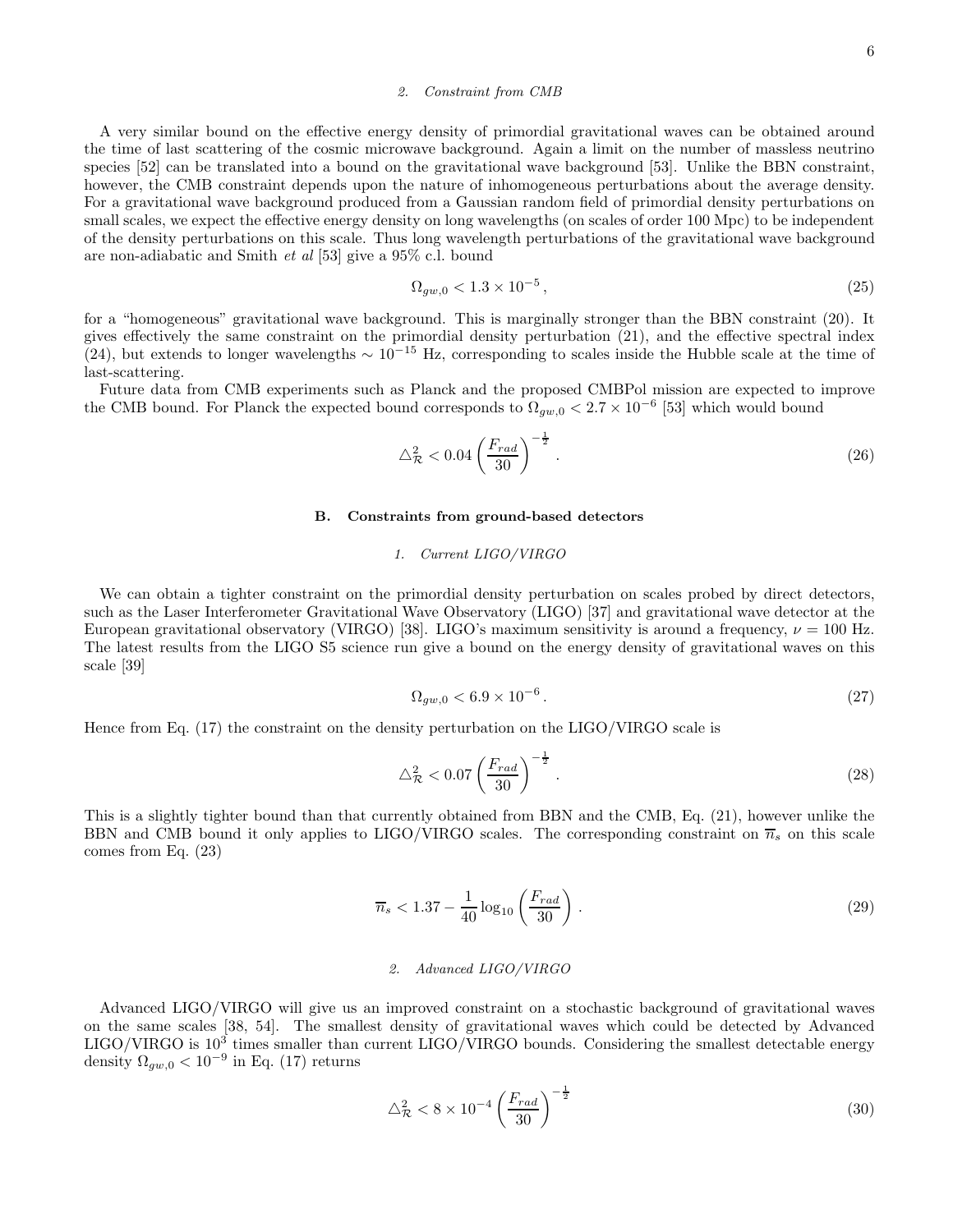Equation (23) gives the expected constraint on  $\overline{n}_s$  from Advanced LIGO/VIRGO (taking  $\nu = 100$  Hz)

$$
\overline{n}_s < 1.27 - \frac{1}{40} \log_{10} \left( \frac{F_{rad}}{30} \right) \,. \tag{31}
$$

### C. Constraints from LISA

The Laser Interferometer Space Antenna (LISA) is the first gravitational wave detector planned in space and is the most sensitive detector currently planned. Assuming LISA's instrumental noise is well-behaved [55], it could detect a stochastic background of gravitational waves at a level  $\Omega_{gw,0} \sim 10^{-11}$  at frequencies  $\nu_{LISA} \sim 10^{-3}$  Hz [40, 41]. However the sensitivity of LISA leads to many potential overlapping sources and hence the problem of source confusion. In particular the astrophysical background from unresolved extra-galactic white-dwarf binaries is expected to limit LISA's ability to distinguish a primordial gravitational wave background to [55, 56]

$$
\Omega_{gw,0} < 10^{-10} \,. \tag{32}
$$

The corresponding upper bound on the primordial density perturbation on LISA scales comes from (17):

$$
\Delta_{\mathcal{R}}^2 < 3 \times 10^{-4} \left( \frac{F_{rad}}{30} \right)^{-\frac{1}{2}} \tag{33}
$$

The constraint on  $\overline{n}_s$  on LISA scales comes from Eq. (23)

$$
\overline{n}_s < 1.34 - \frac{1}{30} \log_{10} \left( \frac{F_{rad}}{30} \right) \,. \tag{34}
$$

This is a slightly weaker bound on the effective spectral index compared with Advanced LIGO, as LISA is sensitive on length scales much larger than LIGO scales.

### D. Constraints from BBO/DECIGO

The Big Bang Observer (BBO) [42] and the DECi-hertz Interferometer Gravitational wave Observatory (DECIGO) [43] are ambitious proposals for future space-based observatories to detect cosmological gravitational waves. They should be able to detect a stochastic background of gravitational waves down to an effective energy density  $\Omega_{gw,0} \approx$  $10^{-16}$  at  $\nu_{BBO} \approx 1$  Hz. This waveband is chosen to avoid the confusion noise due to white dwarf binary mergers which cuts off above 0.2 Hz. The designs of BBO and DECIGO are based on the requirement to identify and remove the remaining foregrounds from neutron star and black hole binaries [57].

If induced gravitational waves during the radiation era are not detected with BBO/DECIGO, then we will be able to place a tight constraint on the primordial density perturbation and hence  $\overline{n}_s$  on this scale (1 Hz). From (17) and (23) we obtain

$$
\Delta_{\mathcal{R}}^2 < 3 \times 10^{-7} \left( \frac{F_{rad}}{30} \right)^{-\frac{1}{2}},\tag{35}
$$

and hence

$$
\overline{n}_s < 1.11 - \frac{1}{36} \log_{10} \left( \frac{F_{rad}}{30} \right) \,. \tag{36}
$$

### E. Constraints from pulsar timings

Analysis of pulse data from pulsars shows that they are very stable clocks. Measurement of timing residuals, which is the difference between the observed time of arrival and predicted time of arrival, can in principle be used to directly detect gravitational waves passing between the pulsar and the observer [35, 36]. The data from current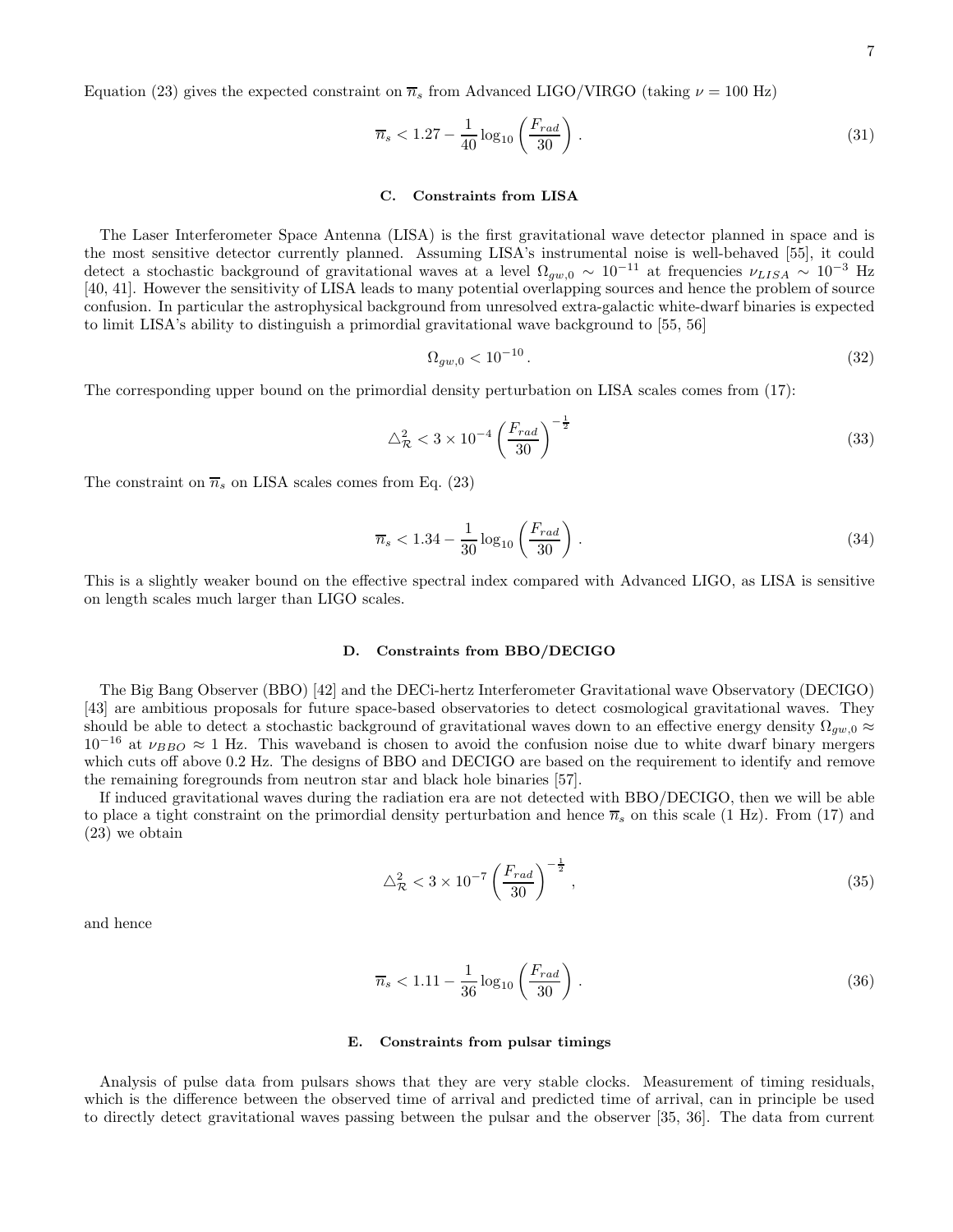observations of an array of pulsars places an upper bound on the stochastic background of gravitational waves, with periods comparable to the total observation time span. This is typically 1-10 years, and corresponds to  $10^{-8}$ - $10^{-9}$ Hz. For  $\nu = 10^{-8}$  Hz, the constraint on the present density of gravitational waves is [36]

$$
\Omega_{gw,0} < 4 \times 10^{-8} \,. \tag{37}
$$

Substituting (37) in (17), gives us the current constraints on the primordial density perturbation

$$
\Delta_{\mathcal{R}}^2 < 5 \times 10^{-3} \left( \frac{F_{rad}}{30} \right)^{-\frac{1}{2}} \,. \tag{38}
$$

The constraint on  $\overline{n}_s$  comes from (17)

$$
\overline{n}_s < 1.63 - \frac{1}{20} \log_{10} \left( \frac{F_{rad}}{30} \right) \,. \tag{39}
$$

Saito and Yokoyama [34] have recently used similar constraints, on the induced gravitational wave background from pulsar timing arrays, to rule out the large amplitude of primordial density perturbations required to produce any significant number of primordial black holes in the intermediate mass range,  $4 \times 10^2 M_{\odot} \leq M_{PBH} \leq 5 \times 10^3 M_{\odot}$ , corresponding to  $8 \times 10^{35}$  g  $\leq M_{PBH} \leq 10^{37}$ g, which from Eq. (2) would have formed at temperatures  $T \approx 3-10$  MeV.

Future pulsar timing will give a better constraint. If gravitational waves are not detected, the upper limit, based on timing 20 pulsars over 5 years, would be  $\Omega_{gw,0} < 10^{-10}$  [36]. From (17), the future constraint on the primordial density perturbation in five years time for  $\nu = 10^{-8}$  Hz would be

$$
\Delta_{\mathcal{R}}^2 < 3 \times 10^{-4} \left( \frac{F_{rad}}{30} \right)^{-\frac{1}{2}} \,. \tag{40}
$$

The future constraint on  $\overline{n}_s$  would then be

$$
\overline{n}_s < 1.50 - \frac{1}{20} \log_{10} \left( \frac{F_{rad}}{30} \right) \,. \tag{41}
$$

# IV. CONCLUSION

Despite remarkable recent progress in astronomical observations mapping density perturbations on large scales (10- 1000 Mpc) in our Universe, we know little about the primordial distribution of matter on much smaller scales. This is due to Silk damping and free-streaming of relativistic particles in the early universe, and subsequent non-linear evolution of matter perturbations at much later times. The only constraints on these scales come from gravitational relics of the very early universe. Previous work has focussed on the possible formation of primordial black holes from large over-densities.

In this paper we have shown how limits on a stochastic background of gravitational waves can be used to place limits on density perturbations in the early radiation-dominated era of the standard hot big bang cosmology.

BBN and CMB limits on a primordial gravitational wave background places only a weak constraint on the amplitude of primordial density perturbations,  $\Delta_{\mathcal{R}}^2 < 0.1$ , but this applies across a wide range of frequencies, from  $10^{-15}$  Hz to frequencies as high as 10<sup>8</sup> Hz, depending on the maximum temperature at the start of the radiation-dominated era. By contrast, gravitational wave detectors such as LIGO and VIRGO place slightly tighter bounds, currently  $\Delta_{\mathcal{R}}^2$  < 0.07, but only over a narrower range determined by the frequency response of the detector.

Future gravitational wave experiments offer the prospect of much tighter bounds on, or a detection of, a stochastic gravitational wave background and hence the primordial density perturbation on small scales. A space-based experiment such as LISA could detect gravitational waves produced by density perturbations  $\triangle^2_{\mathcal{R}} \sim 10^{-4}$ , and future data from pulsar timing arrays could have similar sensitivity. The most ambitious current proposed gravitational wave observatories including BBO and DECIGO offer the prospect of detecting gravitational waves as small as  $\triangle^2_{\mathcal{R}} \sim 10^{-7}$ .

If gravitational wave background is not detected by these experiments it would imply that the primordial power spectrum remains close to scale-invariant, or decreases in power on small scales,  $\overline{n}_s < 1.29$ , which provides a valuable new constraint on models for the origin of structure. Nonetheless it remains a challenge to design an experiment that could detect gravitational waves produced by primordial density perturbations of the same power,  $\Delta_{\mathcal{R}}^2 \sim 10^{-9}$ , as seen on the largest scales in the universe today.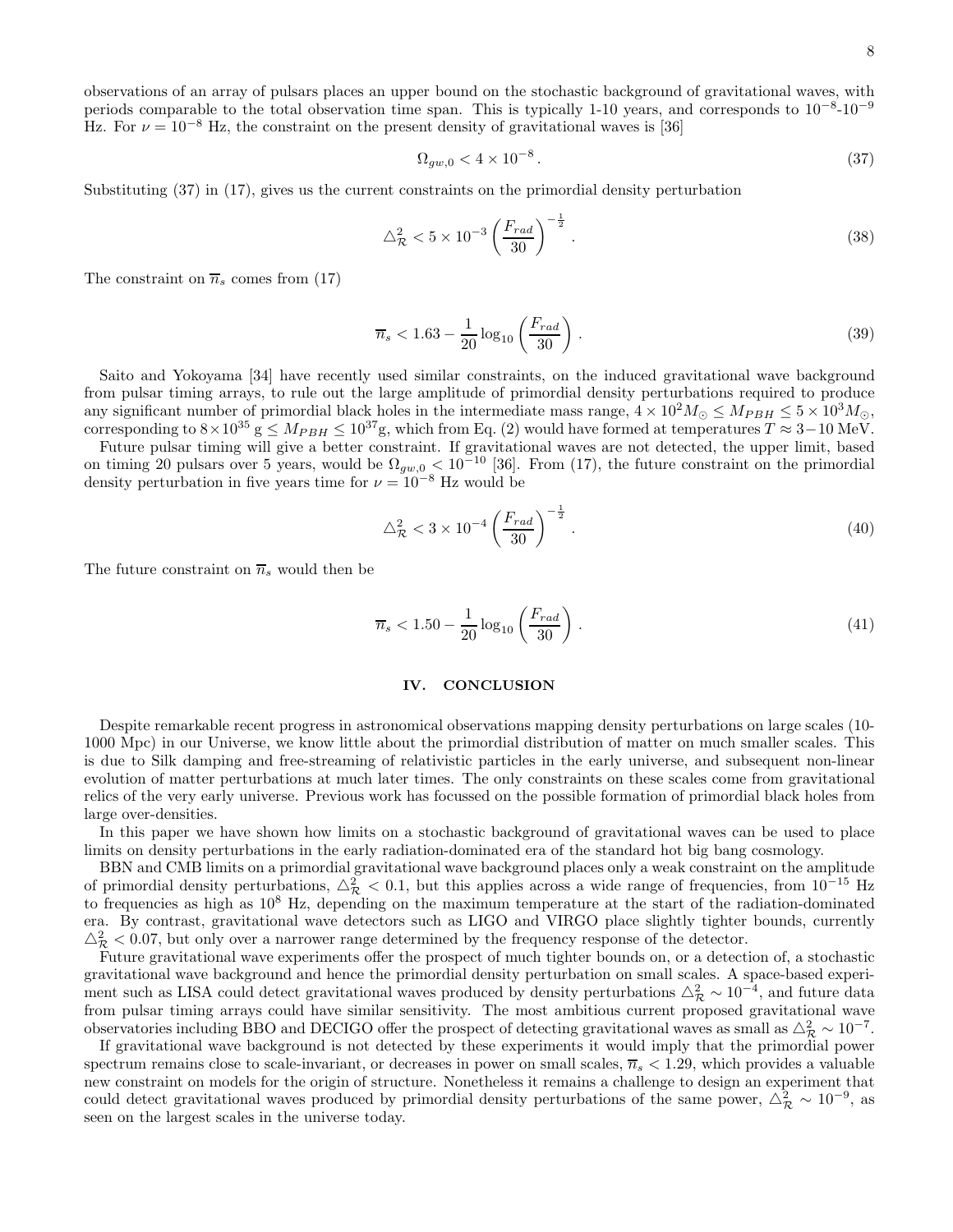We have assumed the simplest expansion history of the universe, being radiation dominated from very early times, corresponding to temperatures as high as  $10^{16}$  GeV. If the early universe has a more complicated history, the constraints may be altered. A period of inflation is expected to dilute pre-existing gravitational waves on sub-Hubble scales, without generating a significant additional background [58]. On the other hand although an early matterdominated era before BBN, such as the reheating or preheating after inflation, would also dilute any gravitational waves that had already been generated, it could itself produce significant tensor metric perturbations on scales that re-enter the Hubble scale during an early matter-dominated era [33]. We leave a more detailed investigation of constraints on the primordial density perturbation in more general cosmological scenarios to future work.

### Acknowledgements

We are grateful to Marco Bruni, Karen Masters and Misao Sasaki for useful comments. HA is supported by the British Council (ORSAS). DW is supported by the STFC.

- [1] E. Komatsu et al. [WMAP Collaboration], Astrophys. J. Suppl. 180, 330 (2009) [arXiv:0803.0547 [astro-ph]].
- [2] G. Hinshaw et al. [WMAP Collaboration], Astrophys. J. Suppl. 180, 225 (2009) [arXiv:0803.0732[astro-ph]].
- [3] B. A. Reid et al., arXiv:0907.1659 [astro-ph.CO].
- [4] J. A. Peacock, Cambridge, UK: Univ. Pr. 682 p (1999).
- [5] B. J. Carr and S. W. Hawking, Mon. Not. Roy. Astron. Soc. 168, 399 (1974).
- [6] A. M. Green and A. R. Liddle, Phys. Rev. D 56, 6166 (1997) [arXiv:astro-ph/9704251].
- [7] D. H. Lyth, K. A. Malik, M. Sasaki and I. Zaballa, JCAP 0601, 011 (2006) [arXiv:astro-ph/0510647].
- [8] B. J. Carr, [arXiv:astro-ph/0504034].
- [9] K. Kohri, D. H. Lyth and A. Melchiorri, JCAP 0804, 038 (2008) [arXiv:0711.5006 [hep-ph]].
- [10] I. Zaballa, A. M. Green, K. A. Malik and M. Sasaki, JCAP 0703, 010 (2007) [arXiv:astro-ph/0612379].
- [11] M. Kamionkowski, A. Kosowsky and M. S. Turner, Phys. Rev. D 49, 2837 (1994) [arXiv:astro-ph/9310044].
- [12] B. Allen and E. P. S. Shellard, Phys. Rev. D 45, 1898 (1992).
- [13] S. Y. Khlebnikov and I. I. Tkachev, Phys. Rev. D **56**, 653 (1997) [arXiv:hep-ph/9701423].
- [14] R. Easther, J. T. . Giblin and E. A. Lim, Phys. Rev. Lett. 99, 221301 (2007) [arXiv:astro-ph/0612294].
- [15] R. Easther, J. T. Giblin and E. A. Lim, Phys. Rev. D 77, 103519 (2008) [arXiv:0712.2991 [astro-ph]].
- [16] J. F. Dufaux, G. N. Felder, L. Kofman and O. Navros, JCAP 0903, 001 (2009) [arXiv:0812.2917 [astro-ph]].
- [17] J. F. Dufaux, Phys. Rev. Lett. **103**, 041301 (2009) [arXiv:0902.2574 [astro-ph.CO]].
- [18] A. Kusenko, A. Mazumdar and T. Multamaki, Phys. Rev. D 79, 124034 (2009) [arXiv:0902.2197 [astro-ph.CO]].
- [19] A. A. Starobinsky, JETP Lett. 30, 682 (1979) [Pisma Zh. Eksp. Teor. Fiz. 30, 719 (1979)].
- [20] M. S. Turner, Phys. Rev. D 55, 435 (1997) [arXiv:astro-ph/9607066].
- [21] M. Maggiore, Phys. Rept. 331, 283 (2000) [arXiv:gr-qc/9909001].
- [22] K. Tomita, Prog. Theor. Phys. 37, 831 (1967).
- [23] S. Matarrese, O. Pantano and D. Saez, Phys. Rev. Lett. **72**, 320 (1994) [arXiv:astro-ph/9310036].
- [24] S. Matarrese and S. Mollerach, arXiv:astro-ph/9705168.
- [25] S. Matarrese, S. Mollerach and M. Bruni, Phys. Rev. D 58, 043504 (1998) [arXiv:astro-ph/9707278].
- [26] H. Noh and J. c. Hwang, Phys. Rev. D 69, 104011 (2004).
- [27] C. Carbone and S. Matarrese, Phys. Rev. D 71, 043508 (2005) [arXiv:astro-ph/0407611].
- [28] K. Nakamura, Prog. Theor. Phys. 117, 17 (2007) [arXiv:gr-qc/0605108]; Phys. Rev. D 74, 101301 (2006) [arXiv:grqc/0605107].
- [29] K. A. Malik and D. Wands, Phys. Rept. 475, 1 (2009) [arXiv:0809.4944 [astro-ph]].
- [30] K. N. Ananda, C. Clarkson and D. Wands, Phys. Rev. D **75**, 123518 (2007) [arXiv:gr-qc/0612013].
- [31] D. Baumann, P. J. Steinhardt, K. Takahashi and K. Ichiki, Phys. Rev. D 76, 084019 (2007) [arXiv:hep-th/0703290].
- [32] A. Mangilli, N. Bartolo, S. Matarrese and A. Riotto, Phys. Rev. D 78, 083517 (2008) [arXiv:0805.3234 [astro-ph]].
- [33] H. Assadullahi and D. Wands, Phys. Rev. D 79 083511 (2009) arXiv:0901.0989 [astro-ph.CO].
- [34] R. Saito and J. Yokoyama, Phys. Rev. Lett. 102, 161101 (2009) [arXiv:0812.4339 [astro-ph]].
- [35] F. A. Jenet, G. B. Hobbs, K. J. Lee and R. N. Manchester, Astrophys. J. 625, L123 (2005) [arXiv:astro-ph/0504458].
- [36] F. A. Jenet et al., Astrophys. J. 653, 1571 (2006) [arXiv:astro-ph/0609013].
- [37] B. Abbott *et al.* [LIGO Collaboration], Astrophys. J.  $659$ , 918 (2007) [arXiv:astro-ph/0608606].
- [38] F. Acernese et al., Class. Quant. Grav. 25, 184001 (2008).
- [39] B. Abbott *et al.* [LIGO Collaboration], Nature **460**, 990 (2009).
- [40] S. A. Hughes, arXiv:0711.0188 [gr-qc].
- [41] B. S. Sathyaprakash and B. F. Schutz, Living Rev. Rel. 12, 2 (2009) [arXiv:0903.0338 [gr-qc]].
- [42] V. Corbin and N. J. Cornish, Class. Quant. Grav. 23, 2435 (2006) [arXiv:gr-qc/0512039].
- [43] S. Kawamura et al., J. Phys. Conf. Ser. **120**, 032004 (2008).